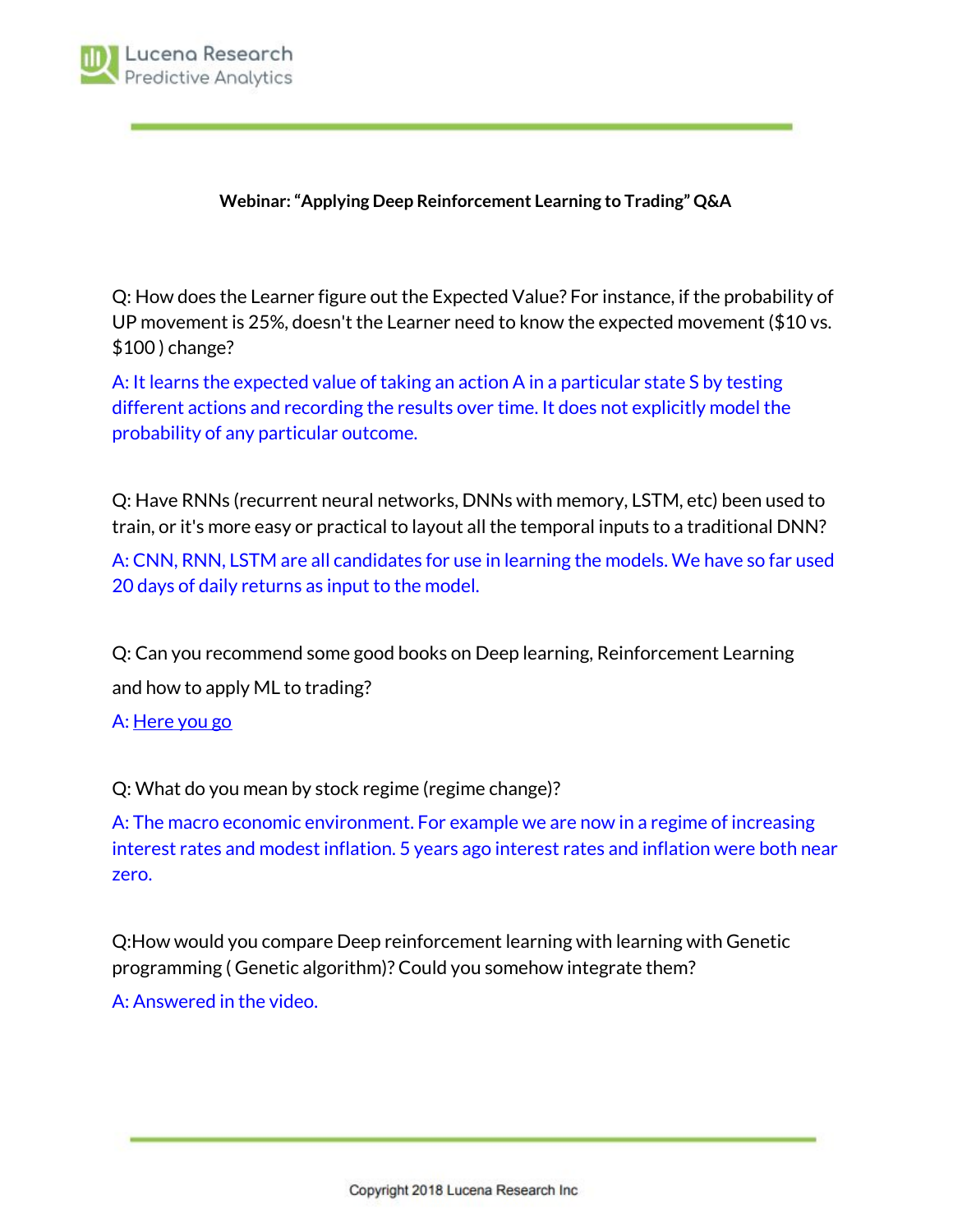Q: How do you incorporate unrealized P&L into your data?Is it just the rolling return from a start of your data?

A: It is the unrealized return (cumulative return) of your current position. If you entered the position 5 days ago, it is the cumulative return of that position over the last 5 days.

Q: Do you know any results regarding using a policy gradient method vs. a DQN? A: Not yet.

Q: I'm curious why you train a NN for each action when using RL. Why not just have one NN for all the actions?

A: Answered in the video.

Q: Can your system be used in short time frames like 30 mins ?

A: Yes, if you have intraday data.

Q: Have you systematically evaluated different lookback/forward return horizons? A: Not yet looked at different lookbacks. The forward return happens automatically though.

Q: Have you tried one model for all stocks?

A: Yes.

Q: What is the benefit of four separate DL models instead of a single model that outputs the same four outputs?

A: Answered in the video.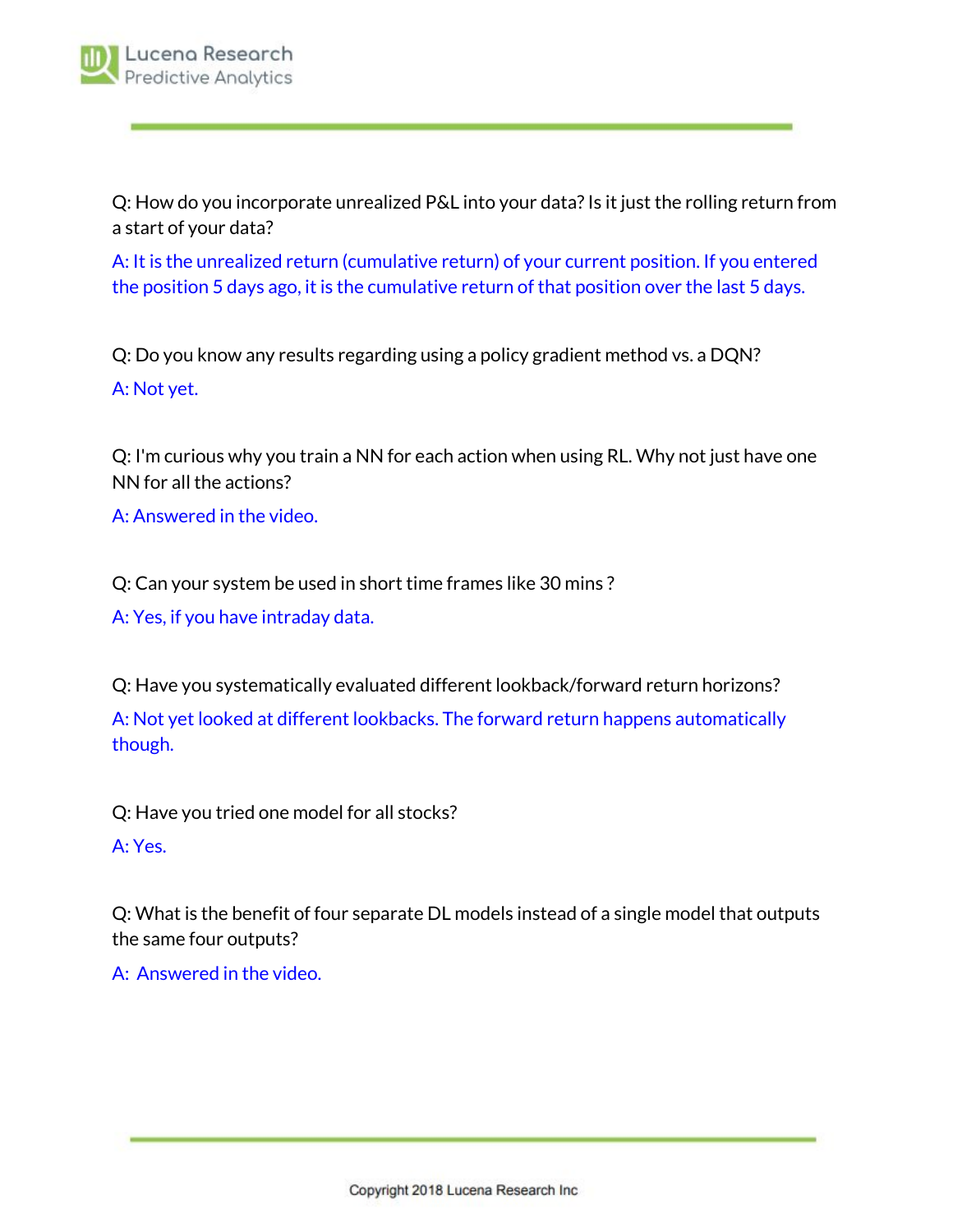Q: Did you try training the model to receive a negative reward if the stock went up, but was not holding it?

A: That is a feasible reward function. We have not used it yet though.

Q: Is the code open source?

A: No

Q: How can we reproduce these results (github, model details, etc)?

A: It is code developed for research that we haven't released yet. Stay tuned for papers.

Q: How do you decide the hyperparameter range when you training the model?

A: For each parameter we usually choose a reasonable range of values, then split each up into 3 specific choices.

Q: What type of models did you find successful?(CNN vs RNN) and (On-policy vs off-policy)?

A: We've been using 20 days of return values as input to a NN. In other work we have found CNNs and RNNs to be useful, but not yet in the context of RL.

Q: Did you always find using separate networks for each action more successful than using a single network with some sigmoid over actions?

A: Yes.

Q: How do you quantize the action space? You said it was (BUY SELL HOLD), but are there discrete values the agent is allowed to buy or sell in?

A: It depends on the specific test, but overall, Long, Short, Cash seems to work well.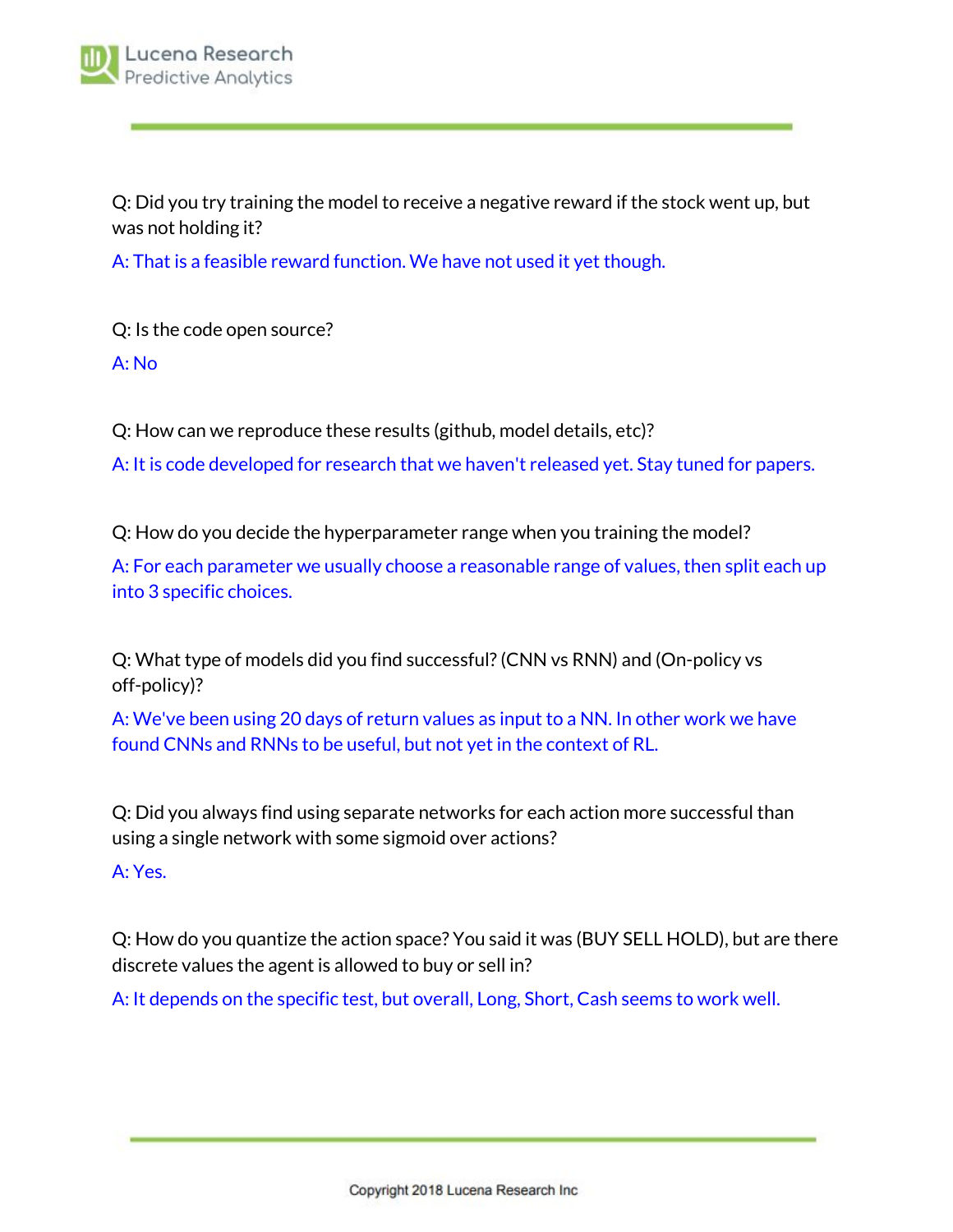Q: How was "Unrealized P&L" calculated?

A: ((price[i]/price[j]) -1) Where  $i =$  current day,  $j =$  entry point day.

Q: Is the Q-Learning box the Deep Learning network? A: Yes.

Q: How do you determine the x window size,  $x1, x2, x3, x4$  etc? Is larger window better? A: We experiment with many different values and use the best ones.

Q: What are the best input indicators which have worked so far? A: RSI, ADX, CCI.

Q: Why not use Policy Gradient?

A: Any algorithm that solves the RL problem is fine.

Q: Is forward step fixed?like 1 week / 1days to compute reward and update Q.

## A: One day.

Q: I tried a similar strategy using ADX, RSI and stochastic oscillator as the inputs. It works very well from the short side but unable to pick up good long positions. Can you highlight the possible reasons for this?

A: That is interesting. It is usually easier to find long strategies and very hard to find short strategies. I don't have an explanation for you.

Q: What is done when training does not converge Q? Results - was the look back too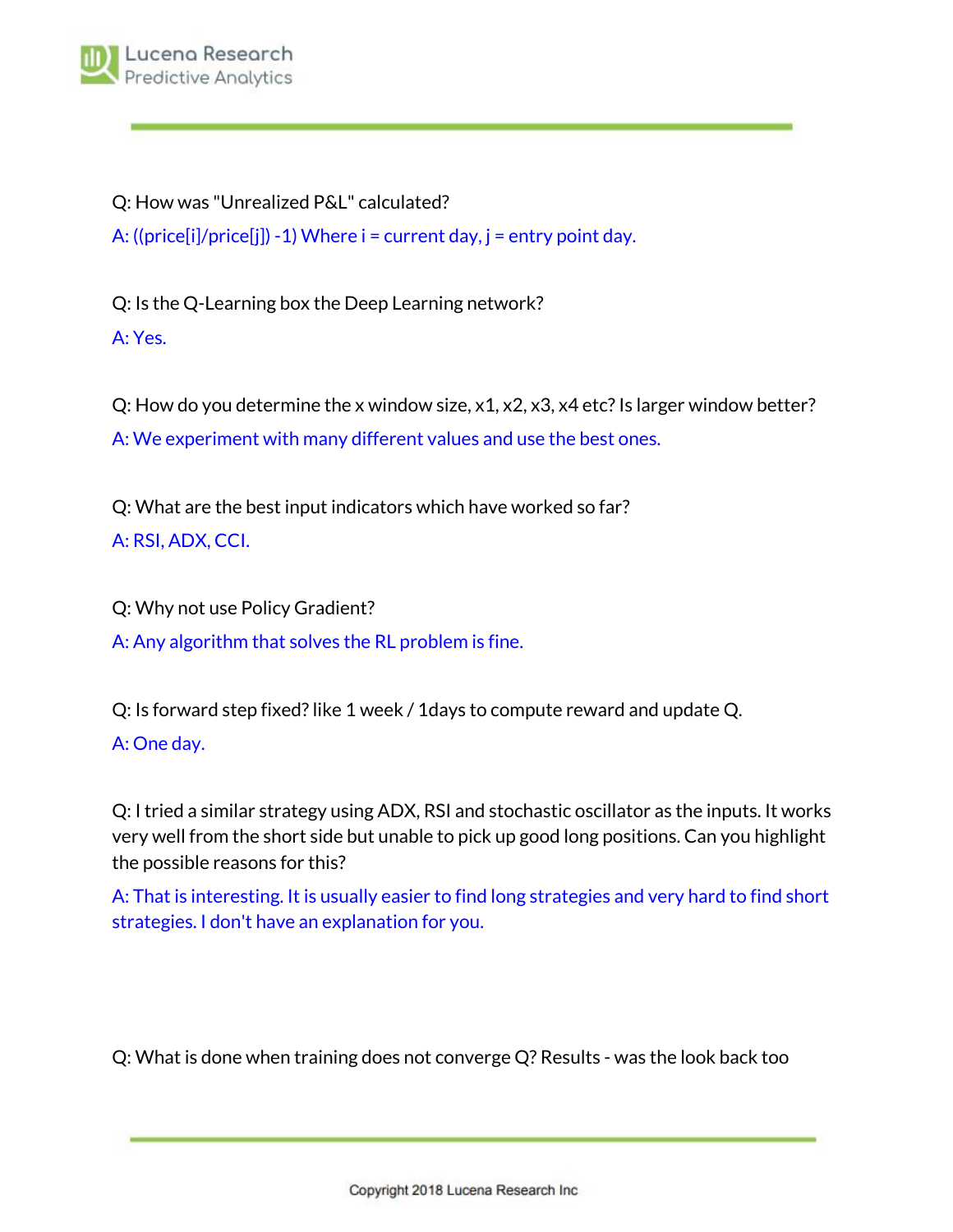short?

A: Q is guaranteed to converge on in sample data. Could be. It is worth experimenting with different lookback values.

Q: Why do you repeat the training in the same length time series . How is it going to help? A: Q will not converge to an optimal policy after one pass on the data.

Q: What technology/frameworks are used for Reinforcement Learning?

A: We use a custom implementation of Q Learning on top of Keras and TensorFlow.

Q: How can interested individuals begin building experience/skill sets in the field of predictive analytics in finance?

A: Answered in video. I recommend taking a course, mine is available at [Udacity.](https://www.udacity.com/)

Q: Is the previous daily return on a stock/index acceptable as an input to the state? A: Yes.

Q: It seems you used a fully connected neural networks, have you tried learning the Q table with recurrent neural networks?

A: Not yet, but that is definitely something we intend to try.

Q: Have you looked at other reinforcement-learning models for this challenge? Why Q-Learning specifically?

A: Some folks recently completed work with video games and DL and found great success using Q Learning. That inspired our approach. Other approaches may also work.

Q: How do you guys use QL in your platform? And how we can utilize it as users?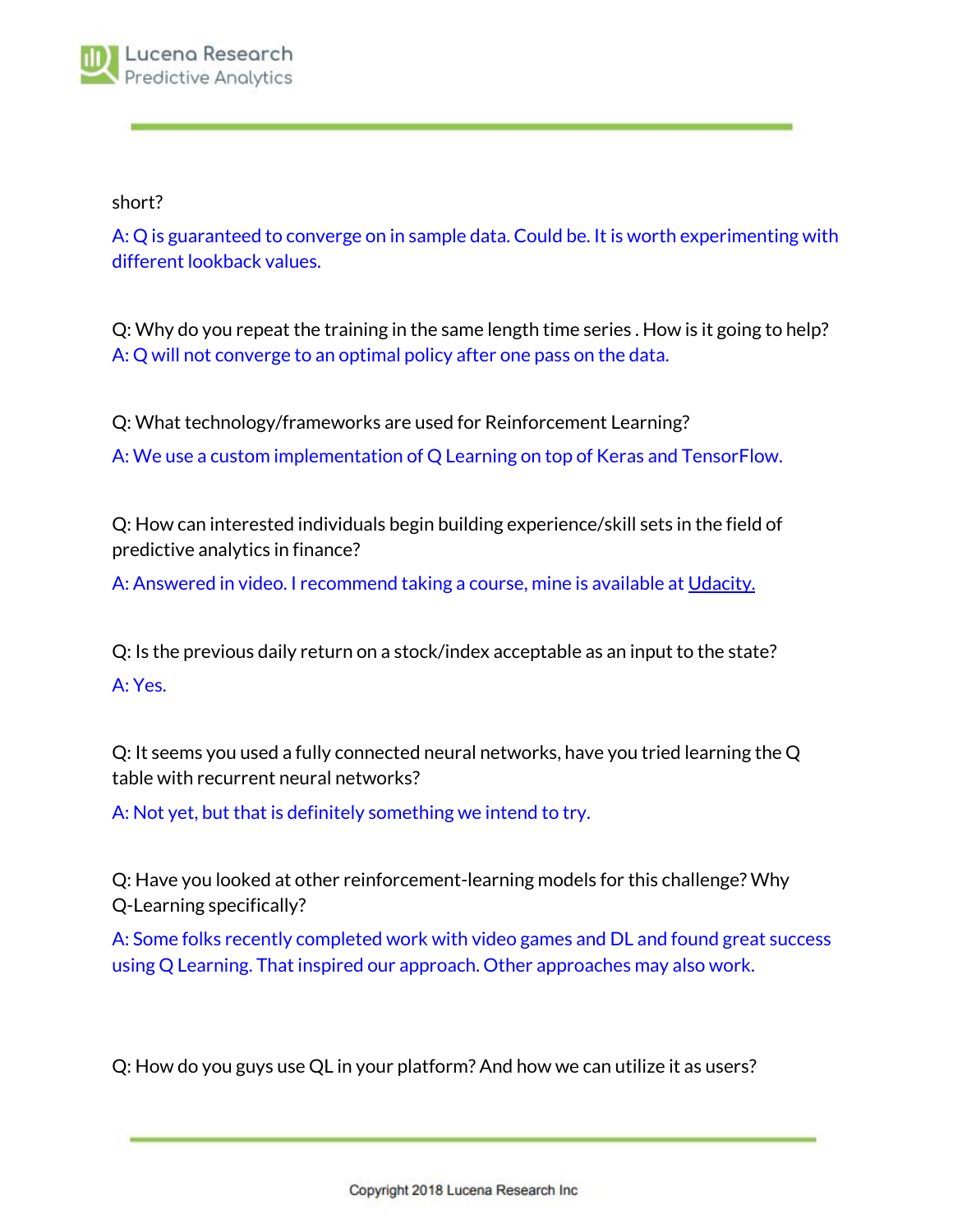A: So far it is stand alone code. It is not yet integrated into our platform. If you are interested in using that way, please contact us as that will help accelerate the project.

Q: Have you tried using other metrics like sharpe ratio and drawdown to compute reward function?

A: Not yet, but those are good metrics.

Q: Do you use Options or Hierarchical Q learning to improve generalization? Prediction? A: Not yet, but those are worth exploring.

Q: Have you experimented with attentional networks to improve performance? A: Not yet.

Q: When training your models do you take into account commission and slippage costs?if so how has that performed in live environment?

A: Yes we have tested with transaction costs. We have not tried it live though.

Q: Have you looked at including momentum indicators?

A: Yes, they work well.

Q: I have had improved results with training simple ensembles that integrate 2 different cost methods and then trade by combining them. Have you tried this?

A: That sounds like a good idea. No, we have not tried it yet.

Q: Have you applied Monte Carlo methods for search?